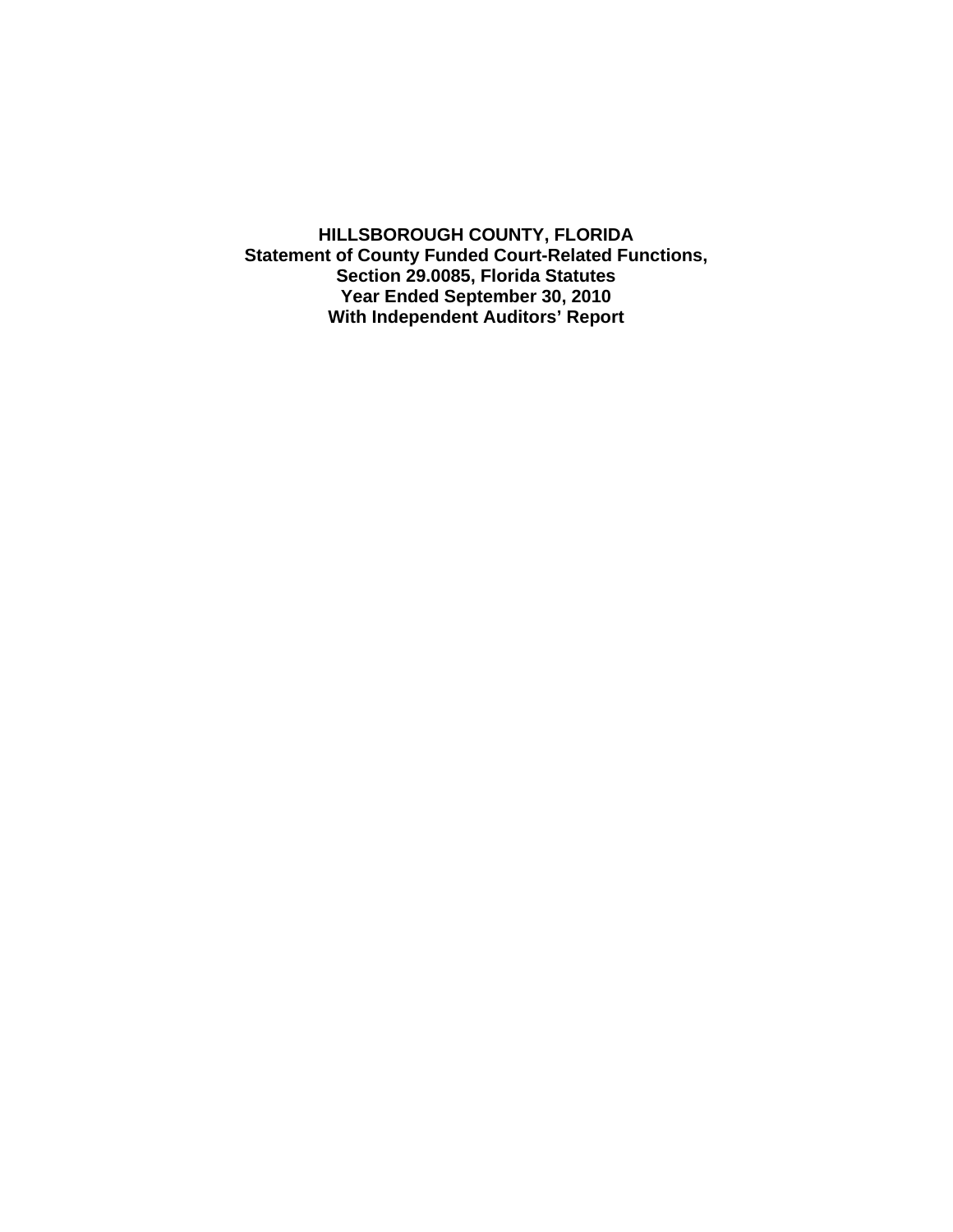

# **Independent Auditors' Report**

Board of County Commissioners Hillsborough County, Florida

We have audited the accompanying "Statement of County Funded Court-Related Functions, Section 29.0085, Florida Statutes" (the "Statement") of Hillsborough County, Florida (the "County") for the year ended September 30, 2010. The Statement is the responsibility of the management of the County. Our responsibility is to express an opinion on the Statement based on our audit.

We conducted our audit in accordance with auditing standards generally accepted in the United States of America. Those standards require that we plan and perform the audit to obtain reasonable assurance about whether the Statement is free of material misstatement. An audit includes examining, on a test basis, evidence supporting the amounts and disclosures in the Statement. An audit also includes assessing the accounting principles used and significant estimates made by management, as well as evaluating the overall Statement presentation. We believe that our audit provides a reasonable basis for our opinion.

The accompanying Statement was prepared for the purpose of complying with Sections 29.008 and 29.0085, Florida Statutes, as described in Note 1, and is not intended to present the results of operations of the County.

In our opinion, the Statement referred to above presents fairly, in all material respects, the revenues and expenditures of county funded court-related functions of the County for the year ended September 30, 2010 pursuant to Sections 29.008 and 29.0085, Florida Statutes, as referred to in Note 1, in conformity with accounting principles generally accepted in the United States of America.

This report is intended solely for the information and use of the Board of County Commissioners and management of Hillsborough County, Florida, and applicable state agencies, and is not intended to be and should not be used by anyone other than these specified parties.

Chang, Behart: Holland, L.L.P.

Orlando, Florida January 18, 2011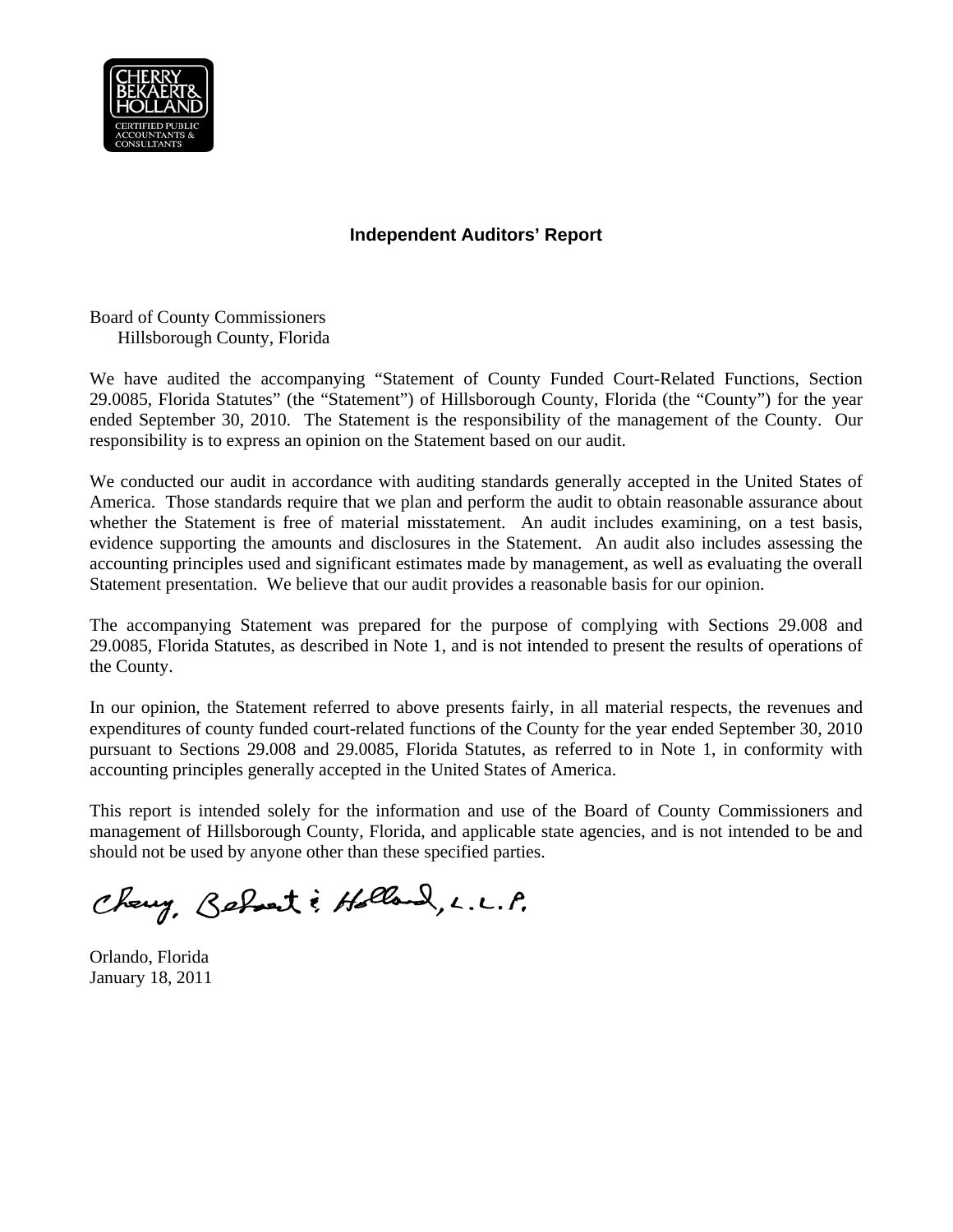#### **COUNTY HILLSBOROUGH**

### **STATEMENT OF COUNTY FUNDED COURT-RELATED FUNCTIONS, SECTION 29.0085, FLORIDA STATUTES FOR THE YEAR ENDED SEPTEMBER 30, 2010**

| <b>Statutory Reference</b>                                                                | s. 29.008(1), F.S.              |                                  |                                                |                            |                             | s. 29.008(2), F.S.             |              |
|-------------------------------------------------------------------------------------------|---------------------------------|----------------------------------|------------------------------------------------|----------------------------|-----------------------------|--------------------------------|--------------|
|                                                                                           | <b>State</b><br><b>Attorney</b> | <b>Public</b><br><b>Defender</b> | <b>Clerk of</b><br><b>Circuit Court</b><br>(A) | <b>State Courts</b><br>(A) | <b>Guardian Ad</b><br>Litem | <b>Local Require-</b><br>ments | <b>TOTAL</b> |
| <b>Part A - Revenues:</b>                                                                 |                                 |                                  |                                                |                            |                             |                                |              |
| <b>Local Requirement Collections</b>                                                      |                                 |                                  |                                                |                            |                             |                                |              |
| s 939.185, F.S. / \$65.00 Local Ordinances (B)                                            | н.                              | $\overline{\phantom{a}}$         | $\overline{\phantom{a}}$                       | $\overline{\phantom{a}}$   | $\overline{a}$              | 1,716,732                      | 1,716,732    |
| s 318.18(13)(b), F.S. / \$20.00 Surcharge for Court Facilities (C)                        | н.                              | $\overline{\phantom{a}}$         | $\overline{\phantom{a}}$                       | $\overline{\phantom{a}}$   | н.                          | 3,141,103                      | 3,141,103    |
| s 28.24(12)(e)1, F.S./\$2.00 Additional Court Cost for Court IT Equipment                 | $\sim$                          | $\sim$                           | $\overline{\phantom{a}}$                       | $\overline{\phantom{a}}$   | $\overline{a}$              | 1,302,906                      | 1,302,906    |
| Federal, State, Local & Private Grant Revenue Restricted to Local Requirement Funding (D) |                                 | $\sim$                           | $\overline{\phantom{a}}$                       | $\overline{\phantom{a}}$   | н.                          | --                             |              |
| <b>Various Service Charge Revenue to Fund Local Requirements</b>                          | $\overline{\phantom{a}}$        | $\overline{\phantom{a}}$         | $\overline{\phantom{a}}$                       | $\overline{\phantom{a}}$   | н.                          | ٠.                             |              |
| Other Revenues Dedicated to Fund Local Requirements (Description)                         | $\overline{a}$                  | $\overline{\phantom{a}}$         | --                                             | $\overline{\phantom{a}}$   | $\overline{\phantom{a}}$    | $\overline{a}$                 |              |
| <b>Local Requirements Revenue Total</b>                                                   | $\overline{a}$                  | $\qquad \qquad -$                | $\overline{\phantom{a}}$                       | $\overline{\phantom{a}}$   | $\overline{\phantom{a}}$    | 6,160,741                      | 6,160,741    |
| <b>Part B - Non-Recurring Fixed Capital Outlay Expenditures:</b>                          |                                 |                                  |                                                |                            |                             |                                |              |
| <b>Facility Construction</b>                                                              | 346,570                         | 13,486                           | $\overline{\phantom{a}}$                       | 435,423                    | $\overline{\phantom{a}}$    |                                | 795,479      |
| <b>Communication Infrastructure</b>                                                       | $\overline{a}$                  | $\overline{\phantom{a}}$         | $\overline{\phantom{a}}$                       | $\overline{\phantom{a}}$   | $\overline{\phantom{a}}$    | $\overline{a}$                 |              |
| Other                                                                                     | $\overline{\phantom{a}}$        | $\overline{\phantom{a}}$         | $\overline{\phantom{a}}$                       | $\overline{\phantom{a}}$   | $\overline{\phantom{a}}$    | --                             |              |
| <b>Fixed Capital Outlay (FCO) Cost Total</b>                                              | 346,570                         | 13,486                           | $\overline{\phantom{a}}$                       | 435,423                    | $\overline{a}$              | --                             | 795,479      |
| <b>Part C - Operating Expenditures</b>                                                    |                                 |                                  |                                                |                            |                             |                                |              |
| <b>Facility Cost</b>                                                                      |                                 |                                  |                                                |                            |                             |                                |              |
| <b>Lease / Rent Expense</b>                                                               | $\overline{\phantom{a}}$        | $\overline{\phantom{a}}$         | 225,650                                        | $\overline{\phantom{a}}$   | $\overline{\phantom{a}}$    |                                | 225,650      |
| Maintenance                                                                               | 71,016                          | 84,739                           | 65,677                                         | 663,413                    | $\overline{\phantom{a}}$    | --                             | 884,845      |
| <b>Utilities</b>                                                                          | $\overline{\phantom{a}}$        | --                               | 35,635                                         | 1,342,112                  | $\overline{\phantom{a}}$    | --                             | 1,377,747    |
| <b>Security</b>                                                                           |                                 | ٠.                               | 3,779                                          | 15,059,906                 | $\overline{\phantom{a}}$    |                                | 15,063,685   |
| Other (E)                                                                                 | 1,013,529                       | 477,482                          | $\overline{\phantom{a}}$                       | 2,799,916                  | $\overline{\phantom{a}}$    |                                | 4,290,927    |
| <b>Facility Costs Total</b>                                                               | 1,084,545                       | 562,221                          | 330,741                                        | 19,865,348                 | н.                          | --                             | 21,842,855   |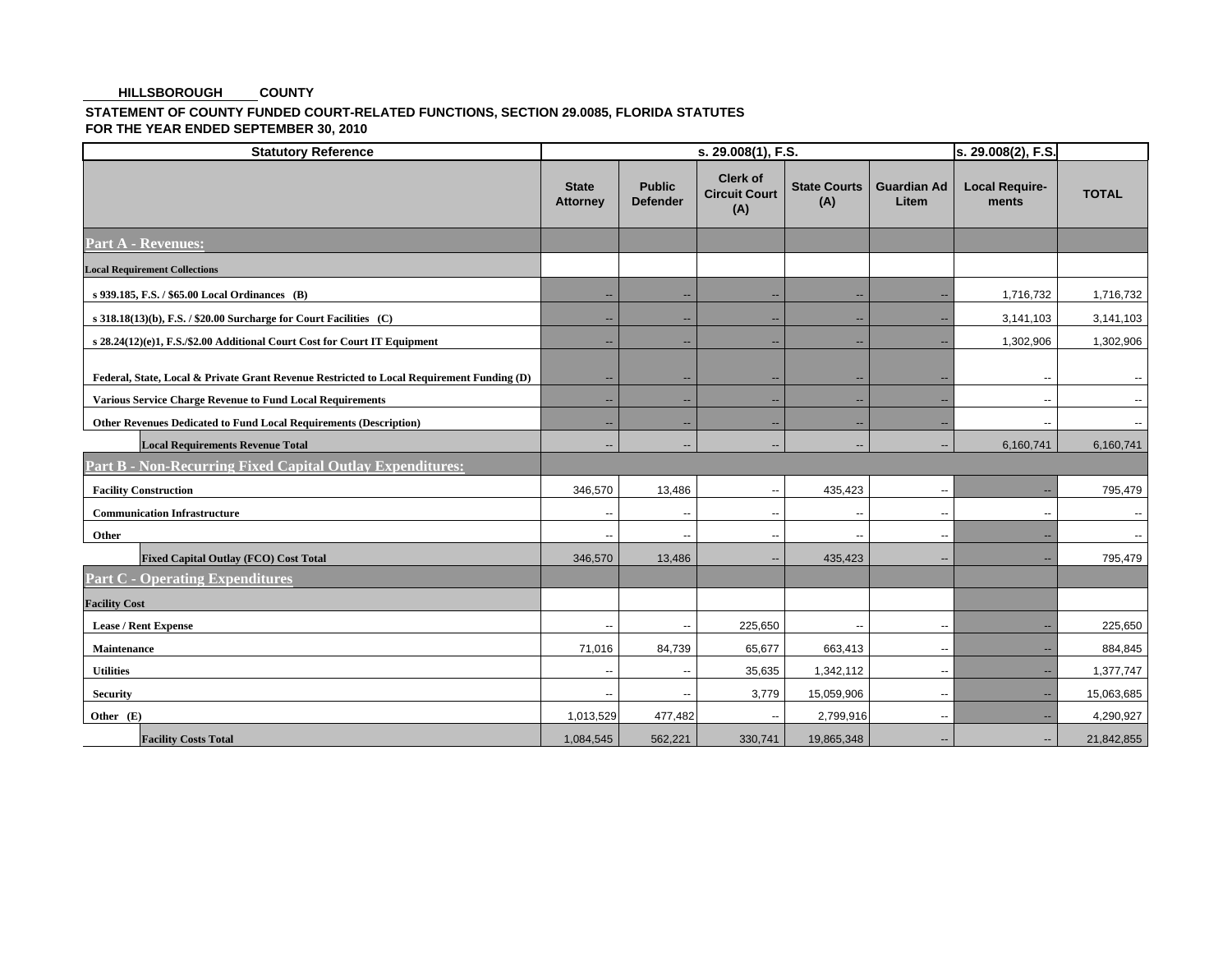|                                                                   | <b>State</b><br><b>Attorney</b> | <b>Public</b><br><b>Defender</b> | <b>Clerk of Circuit</b><br>Court (A) | <b>State Courts</b><br>(A) | <b>Guardian Ad</b><br>Litem | <b>Local Require-</b><br>ments | <b>TOTAL</b>             |
|-------------------------------------------------------------------|---------------------------------|----------------------------------|--------------------------------------|----------------------------|-----------------------------|--------------------------------|--------------------------|
| <b>Communications Systems and Services</b>                        |                                 |                                  |                                      |                            |                             |                                |                          |
| <b>Telephone Expenses</b>                                         | 205,519                         | 105,085                          | 271,534                              | 185,922                    | 22,869                      |                                | 790,929                  |
| Computer Equipment / Networks (G)                                 | 503,863                         | 619,997                          | 3,247,205                            | 4,412,447                  | 48                          |                                | 8,783,560                |
| <b>Courier / Subpoena Services</b>                                | --                              | $\overline{\phantom{a}}$         | ٠.                                   | --                         | $\overline{\phantom{a}}$    |                                | $\overline{\phantom{a}}$ |
| <b>Auxiliary Aids</b>                                             | $\overline{a}$                  | $\sim$                           | $\overline{\phantom{a}}$             | $\sim$                     | $\overline{\phantom{a}}$    | н.                             | $\mathbf{u}$             |
| <b>Other Communications Systems and Services</b>                  | $\overline{a}$                  | $\sim$                           | ٠.                                   | $\overline{a}$             | $\overline{a}$              |                                | $\overline{a}$           |
| <b>Communications Systems and Services Total</b>                  | 709,382                         | 725,082                          | 3,518,739                            | 4,598,369                  | 22,917                      |                                | 9,574,489                |
| <b>Existing Radio Systems</b>                                     |                                 |                                  |                                      | --                         | $\overline{\phantom{a}}$    |                                |                          |
| <b>Existing Multi-Agency Criminal Justice Information Systems</b> | $\overline{a}$                  | $\overline{\phantom{a}}$         | 5,858,615                            | $\overline{a}$             | $\overline{a}$              |                                | 5,858,615                |
| <b>Total Operating Expenditures</b>                               | 1,793,927                       | 1,287,303                        | 9,708,095                            | 24,463,717                 | 22,917                      |                                | 37,275,959               |
| <b>Part D - Local Requirements:</b>                               |                                 |                                  |                                      |                            |                             |                                |                          |
| <b>Drug Court</b>                                                 | --                              | $\sim$                           | --                                   | 589,591                    | $\overline{\phantom{a}}$    | -                              | 589,591                  |
| <b>Teen Court (Juvenile Alternative Program)</b>                  | --                              | $\sim$                           | --                                   | 415,583                    | $\overline{\phantom{a}}$    | 723,529                        | 1,139,112                |
| <b>Legal Library</b>                                              | --                              | $\sim$                           | $\overline{\phantom{a}}$             | --                         | --                          | 460,920                        | 460,920                  |
| <b>Legal Aid</b>                                                  | --                              | $\overline{\phantom{a}}$         | $\sim$                               | --                         | $\overline{\phantom{a}}$    | 1,100,000                      | 1,100,000                |
| <b>Alternative Sanction Coordinators</b>                          | --                              | $\sim$                           | $\overline{\phantom{a}}$             | $\overline{\phantom{a}}$   | $\sim$                      | -                              | $\overline{\phantom{a}}$ |
| Other (Mediation, alternative dispute resolution)                 | --                              | $\overline{\phantom{a}}$         | $\overline{\phantom{a}}$             | 342,226                    | $\overline{\phantom{a}}$    |                                | 342,226                  |
| Other (domestic violence, elder and children justice)             | --                              | $\sim$                           | --                                   | 672,924                    | $\sim$                      |                                | 672,924                  |
| <b>Local Requirement Total Cost</b>                               | --                              | -                                |                                      | 2,020,324                  | $\sim$                      | 2,284,449                      | 4,304,773                |
| <b>Part E - Other Operating Court Related Expenditures:</b>       |                                 |                                  |                                      |                            |                             |                                |                          |
| Other (Health benefits)                                           | --                              | $\sim$                           | н.                                   | --                         | 10,440                      |                                | 10,440                   |
| Other (Personnel)                                                 | --                              | --                               | $\sim$                               | --                         | 165,317                     |                                | 165,317                  |
| <b>Other (Description)</b>                                        | --                              | --                               | --                                   | --                         |                             |                                |                          |
| <b>Other Operating Expenses Total</b>                             |                                 | --                               |                                      | --                         | 175,757                     |                                | 175,757                  |
| <b>GRAND TOTAL (PART B - E)</b>                                   | 2,140,497                       | 1,300,789                        | 9,708,095                            | 26,919,464                 | 198,674                     | 2,284,449                      | 42,551,968               |

**This is to certify to the best of my knowledge and belief, this report accurately states total expenditures as set forth in Sections 29.008 and 29.0085, Florida Statutes. See notes on following page.**

**/s/ Ajay B. Gajjar**

**Ajay B. Gajjar, Assistant Finance Director Signature Name and Title (Printed)** 

**Phone Number**

**Date Date Date Date Date Date Date Date Date Date Date (813) 307-7026 January 18, 2011**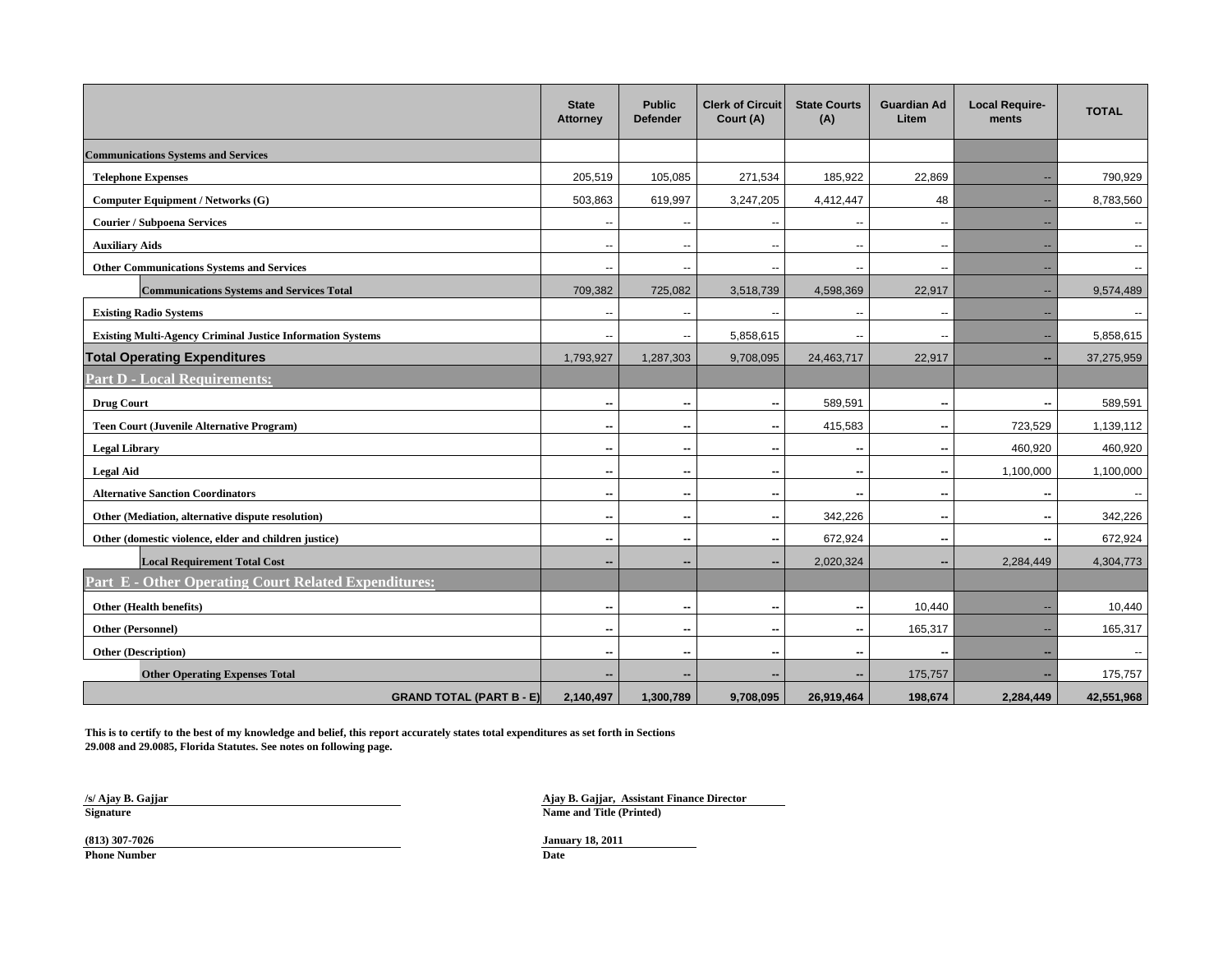### **Notes on Hillsborough County, Florida's Statement of County-Funded Court-Related Functions, Section 29.0085, Florida Statutes For the Year Ended September 30, 2010**

#### **Notes:**

(A) Court Administrator expenditures are shown in the "State Courts" column.

- (B) The County received additional court costs of \$1,716,732 covering the law library, legal aid, teen court / juvenile alternate program, and court innovations per Section 939.185, F.S.
- (C) The County received traffic violations surcharge receipts of \$3,141,103 for debt service on Court Facilities Revenue Bonds per Section 318.18(13)(b), F.S.
- (D) Note that revenues and expenditures associated with federal or state grants were not included in this report.
- (E) Facilities costs were estimated using Real Estate Facilities pages 341-342 of the "Hillsborough County, Florida Full Cost Allocation Plan, Fiscal Year Ended September 30, 2009, - December 2010" prepared by KPMG.
- (F) Note there were other court-related expenditures incurred, but they were not shown on this report because they were not specifically identified as expenditures related to Section 29.0085, FS. If there was a doubt about whether or not an item should be included, it was not included.
- (G) Money held in the Public Records Modernization Trust Fund pursuant to Section 28.24(12)(d), Florida Statutes, may be used for equipment and maintenance of equipment, personnel training, and technical assistance in modernizing the public records system of the Clerk's Office. Although money held in this trust fund is not required to be spent for the court system, during fiscal year 2010, the Clerk of Circuit Court's expenditures on the court information system included the use of \$1,501,203 from the Public Records Moderniation Trust Fund.